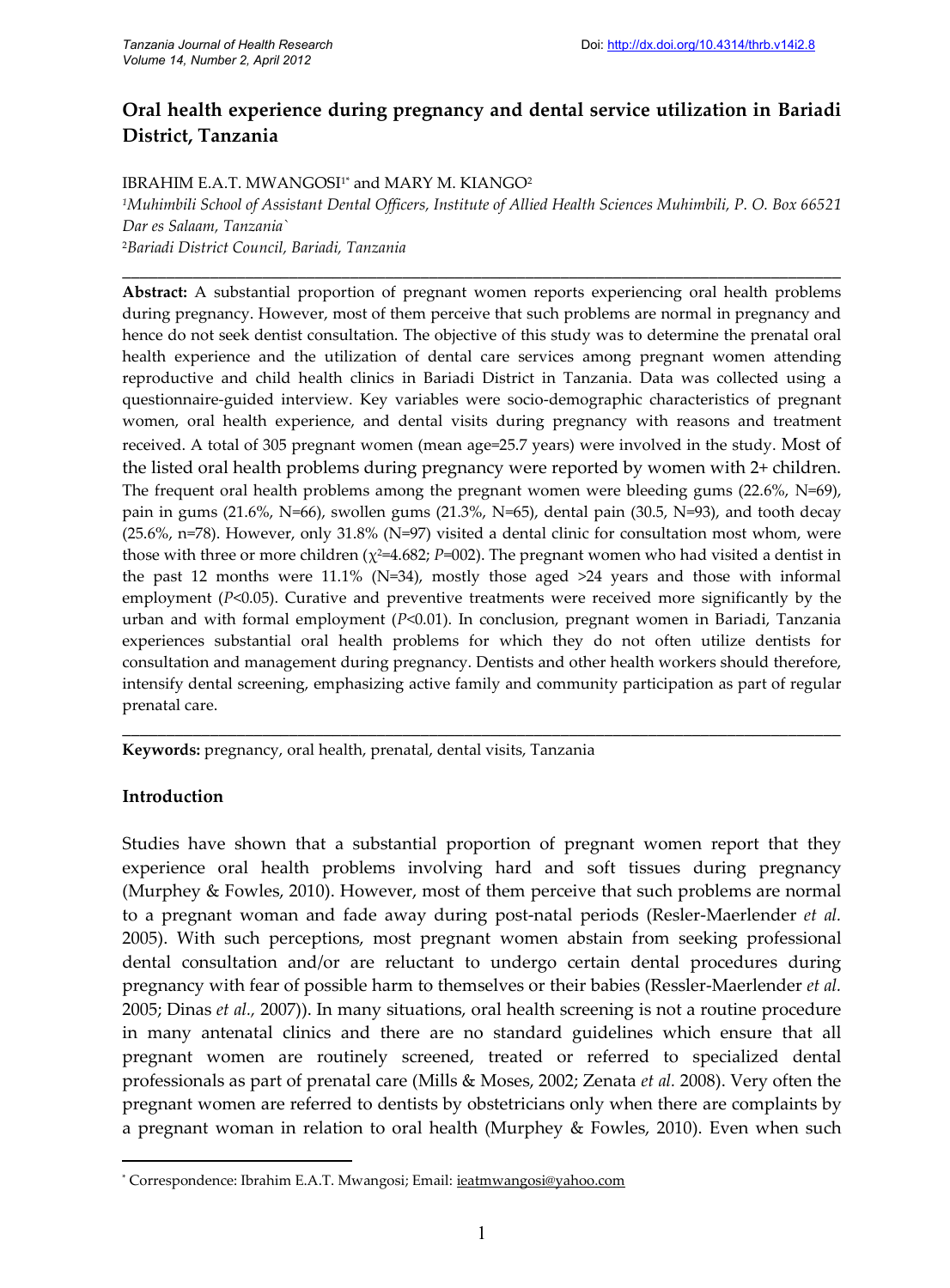referrals are made, some dentists are not very happy to attend a pregnant woman; instead they prefer to postpone treatment until after labour (Zenata *et al*., 2008). Sometimes dentists are reported to be unaware of scientific recommendations on how to manage oral health problems during pregnancy (Pina & Douglass, 2011). According to Lee *et al* (2010), there are five perceived barriers, mostly attitudinal, associated with reluctance among dentists from providing dental care to pregnant women. Such barriers include time over-consciousness, economic reasons, deficiency in professional skills, dental staff resistance, and peer pressure (Lee *et al*., 2010)**.**

Some workers have emphasized on the importance of good oral health in pregnancy, suggesting that it is advantageous to both the mother and her baby (Amin & Casimassimo, 2010). For instance, maternal periodontal disease has often linked to preterm birth, low birth weight, and preterm low birth weight (Mills & Moses, 2002; Dasanayake *et al.* 2008). However, dental care, such as treatment of periodontal disease, is frequently recommended during pregnancy because of the proven safety, effectiveness and its positive oral health behavioural impacts on families, especially when combined with vertical oral health education and oral health promotions (Mills & Moses, 2002; Dasanayake *et al.* 2008; Lin *et al.* 2011). An improvement in oral health status has been reported following treatment of periodontal disease by scaling and root planning (Polyzos *et al.,* 2010).

Oral health experience among pregnant women during pregnancy has been reported from the developed countries (Al Habashnesh *et al.,* 2005; Bogess *et al.,* 2010; Detman *et al.,* 2010). The frequently reported barriers from dental visits include difficulty in finding a dentist, low priority given on dental care, lack of insurance, misconception about safety and appropriateness of dental care during pregnancy, and sporadic anticipatory guidance during prenatal care and financial ability (Huller *et al.,* 2008; Keirse & Plutzer, 2010; Marchis *et al.,* 2010). On the other hand, factors in favour of dental visits have been described to include personal (married, dental visits outside pregnancy, and use of interproximal aides), financial, and knowledge of possible connection between oral health and pregnancy outcomes (Manskau & Arrindell, 1996).

Information on oral care among pregnant women in African countries is scarce. For instance, in Nigeria only 36.7% of pregnant women reported having received oral care information from a dentist (Orenuga & Sofola, 2005). This study was therefore carried out to explore the level of oral health-related experience during pregnancy among antenatal mothers attending reproductive and child health clinics in a rural district of Tanzania.

## **Materials and Methods**

## *Study area, design and data collection*

This descriptive cross-sectional study involved pregnant women attending routine Reproductive and Child Health (RCH) clinics at the District Hospital and Health Centres in Bariadi District in Tanzania during June 2011. All pregnant women attending the clinics and gave their informed consents were enrolled in the study.

A supervised, well structured, questionnaire-guided interview in Kiswahili was used in the study, allowing closed and open responses. Information on the socio-demographic characteristics of the study subjects was collected. These included age (last birth day in years), educational level, and marital status, number of children, residence, and employment status. Educational status was subdivided into informal (any participant without primary education certificate), and formal education (any participant with at least a primary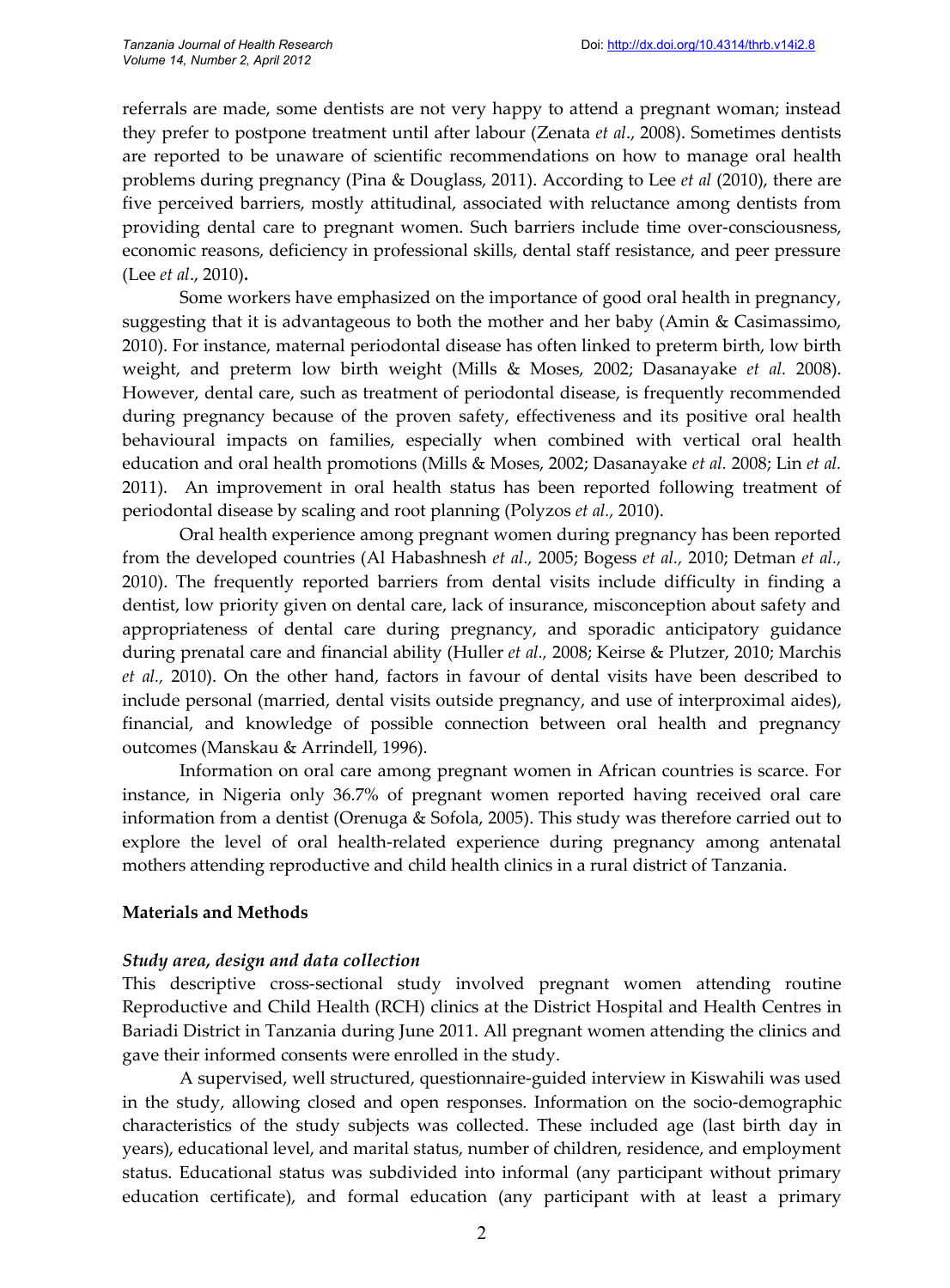educational certificate). Any participant with full-time occupation, earning monthly salaries was considered as employed, whereas part-time occupations with part-time wages were considered as not employed. Participants were asked on whether or not they had ever experienced any oral problems during pregnancy such as dental pain, bleeding gums, pain from gums, and change in colour of gums, toothache, swollen gums, and tooth decay/dental caries. Moreover, participants were asked on the decision against any of the reported oral health problems. The last dental visit with reason for the visit and type of treatment (curative or preventive) received was explored. Furthermore, participants were asked on whether or not they ever received oral hygiene instructions and oral health education from dental practitioners during pregnancy.

# *Data analysis*

Data were compiled, organized and recorded in the computer SPSS files version 11.0 for analysis. For the purpose of analysis, data were recorded by dichotomizing whenever necessary. Frequency statistics and cross tabulations were done, Chi-square test was used to test for statistic significance at the critical value p<0.05.

# *Ethical considerations*

The Muhimbili University of Health and Allied Sciences approved the study. Permission to access the study clinics was sought from the District Executive Director, the District Medical Officer, and from the District Co-coordinator of the Reproductive and Child Health. All ethical considerations were closely observed including verbal and written consent from the would-be participants with detailed explanation on the study protocol. Arrangement was made to ensure that every participant in need of oral health care was attended by a dentist.

## **Results**

A total of 305 pregnant women, with the mean age 25.7±6.2 years (mode 20 years) were involved in the study. Significantly more women with three children or more than those with two or less children had hard and soft tissue dental related problems during pregnancy (*P*<0.05). Generally, the experienced oral health problems among the pregnant women were bleeding gums (22.6%, n=69), pain in gums (21.6%, n=66), swollen gums (21.3%, n=65), dental pain (30.5, n=93), and tooth decay (25.6%, n=78). However, only 31.8% (N=97) visited a dental clinic for consultation most of whom, were those with three or more children  $(\chi^2=4.682; P=002)$ .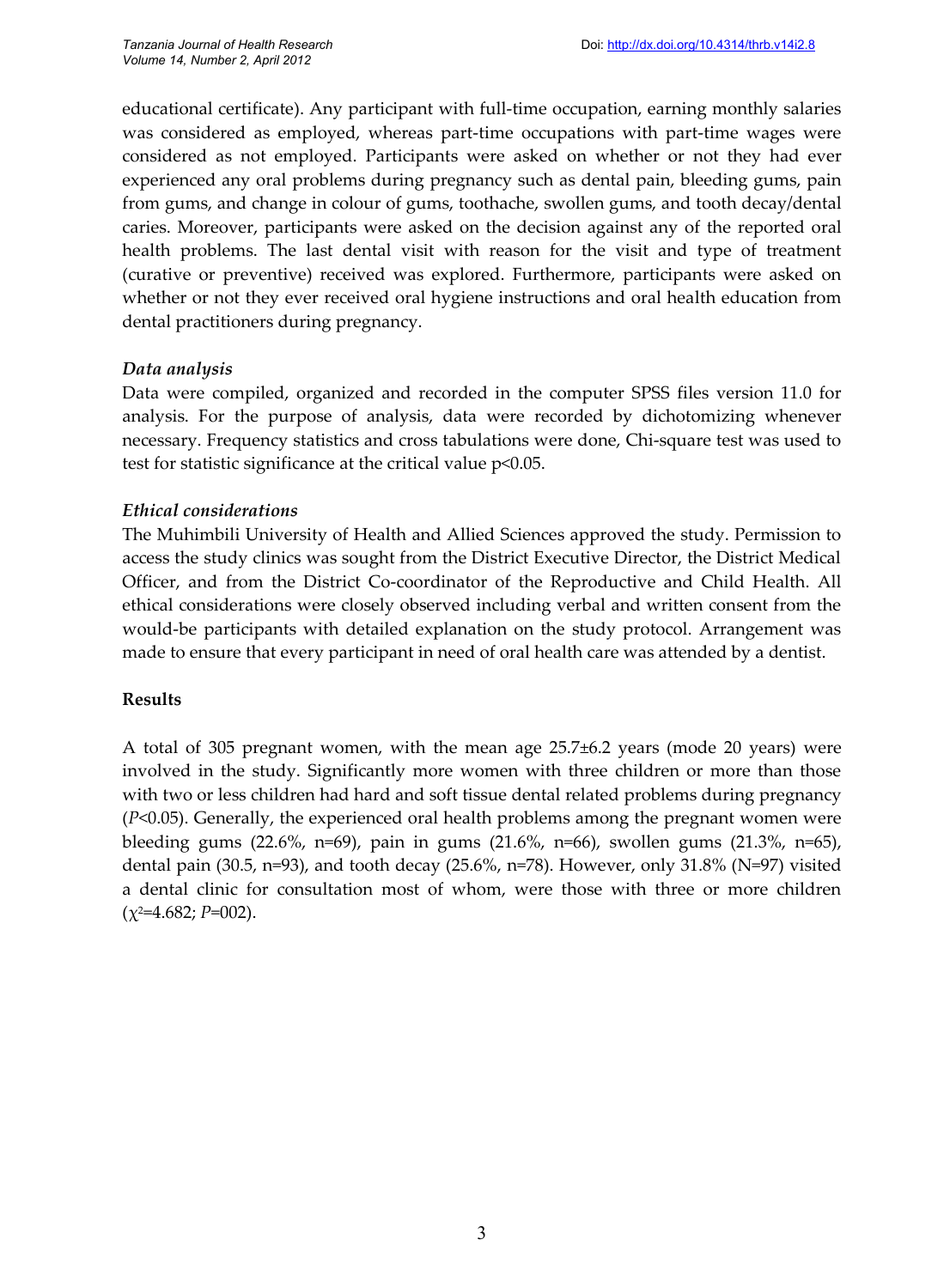| Variable           | Response          | Frequency (N) | Percent |  |
|--------------------|-------------------|---------------|---------|--|
| Age                | $\leq$ 24 years   | 153           | 50.2    |  |
|                    | >24 years         | 152           | 49.8    |  |
| Residence          | Urban             | 196           | 64.3    |  |
|                    | Rural             | 109           | 35.7    |  |
| Number of children | Two or less       | 169           | 55.4    |  |
|                    | Three or more     | 136           | 44.6    |  |
| Educational status | Primary or less   | 262           | 85.9    |  |
|                    | Secondary or more | 43            | 14.1    |  |

**Table 1: Frequency distribution in number and percentage (%) of the antenatal women in the study according to socio-demography (N=305)**

A total of 80 (94.1%) pregnant women had visited a dentist for curative need and only five (5.9%) for preventive need. Of those who visited a dentist, significantly more urban than rural participants went for curative and preventive reasons (*P*<0.01). Generally were those with employment than otherwise (Table 3). On the contrary, significantly more proportion of the older participants (>24 years) were offered curative and preventive treatment compared to their counterparts ( $\leq 24$  years) *(P*<0.01) (Table 4). The urban pregnant women were offered preventive treatment significantly more than the rural (*P*<0.01). The employed and women with >2 children had relatively less often offered preventive treatment than their counterparts.

| Experiences<br>previous<br>in    | Age groups                | Employment               | Residence                  |  |
|----------------------------------|---------------------------|--------------------------|----------------------------|--|
| pregnancy                        |                           |                          |                            |  |
|                                  | $\leq 24$<br>>24 years    | Full time<br>Not<br>full | Urban<br>Rural             |  |
|                                  | years                     | time                     |                            |  |
| Visited dental clinic during     | $64(21.0)^*$<br>33        | 52(17.0)<br>$45(14.8)^*$ | 77(25.2)<br>$20(6.6)^*$    |  |
| pregnancy                        | $(10.8\%)$                |                          |                            |  |
| Received<br>hygiene<br>oral      | 15(4.9)<br>$25(8.2)^{*}$  | $23(7.5)^*$<br>17(5.6)   | 32(10.5)<br>$8(2.6)^*$     |  |
| instruction                      |                           |                          |                            |  |
| Received<br>health<br>oral       | 12(3.9)<br>$20(6.6)^*$    | 13(4.3)<br>$19(6.2)^{*}$ | 27(8.9)<br>$5(1.6)^*$      |  |
| education                        |                           |                          |                            |  |
| Experienced dental pain          | 37(12.1)<br>56 $(18.4)^*$ | 58 (19.0)<br>35(11.5)    | 68 (22.3)<br>$25(8.2)^{*}$ |  |
| <b>Experienced bleeding gums</b> | 24 (7.9)<br>$45(14.8)^*$  | 34(11.1)<br>$35(11.5)^*$ | 54 (17.7)<br>$15(4.9)^{*}$ |  |
| Experienced pain from gums       | 19(6.2)<br>$47(15.4)^*$   | 32(10.5)<br>34(11.1)     | 50(16.4)<br>$16(5.2)^{*}$  |  |
| Experienced swollen gums         | 18(5.9)<br>$47(14.4)^*$   | $32(10.5)^*$<br>33(10.8) | 49(16.1)<br>$16(5.2)^{*}$  |  |
| Experienced tooth decay          | 29(9.5)<br>$49(16.1)^*$   | 43(14.1)<br>32(11.5)     | 57 (18.7)<br>$21(6.9)^{*}$ |  |
| Took correct management          | 16(5.2)<br>38(12.5)       | 33(10.8)<br>21(6.9)      | 42 (13.8)<br>$12(3.9)$ *   |  |
| measure                          |                           |                          |                            |  |
| Had at least one dental visit    | 11(3.6)<br>$23(7.5)^*$    | 16(5.2)<br>18(5.9)       | 26(8.5)<br>8(2.6)          |  |
| in last 12 month                 |                           |                          |                            |  |

**Table 2: Number and percent of respondents on their dental experiences in previous pregnancy**

\**P*<0.05; NB. For the purpose of analysis, the total number of respondents who had experienced a characteristic in question formed the denominator; those who did not experience a questioned experience were not included in the denominator across age groups, employment status and residence. Each variable has its own denominator across age groups, employment status and residence

| Table 3: Number (percent) of respondents on reasons for dental visits |  |  |  |
|-----------------------------------------------------------------------|--|--|--|
|-----------------------------------------------------------------------|--|--|--|

| Reasons for dental Residence | Occupation | Total |
|------------------------------|------------|-------|
|                              |            |       |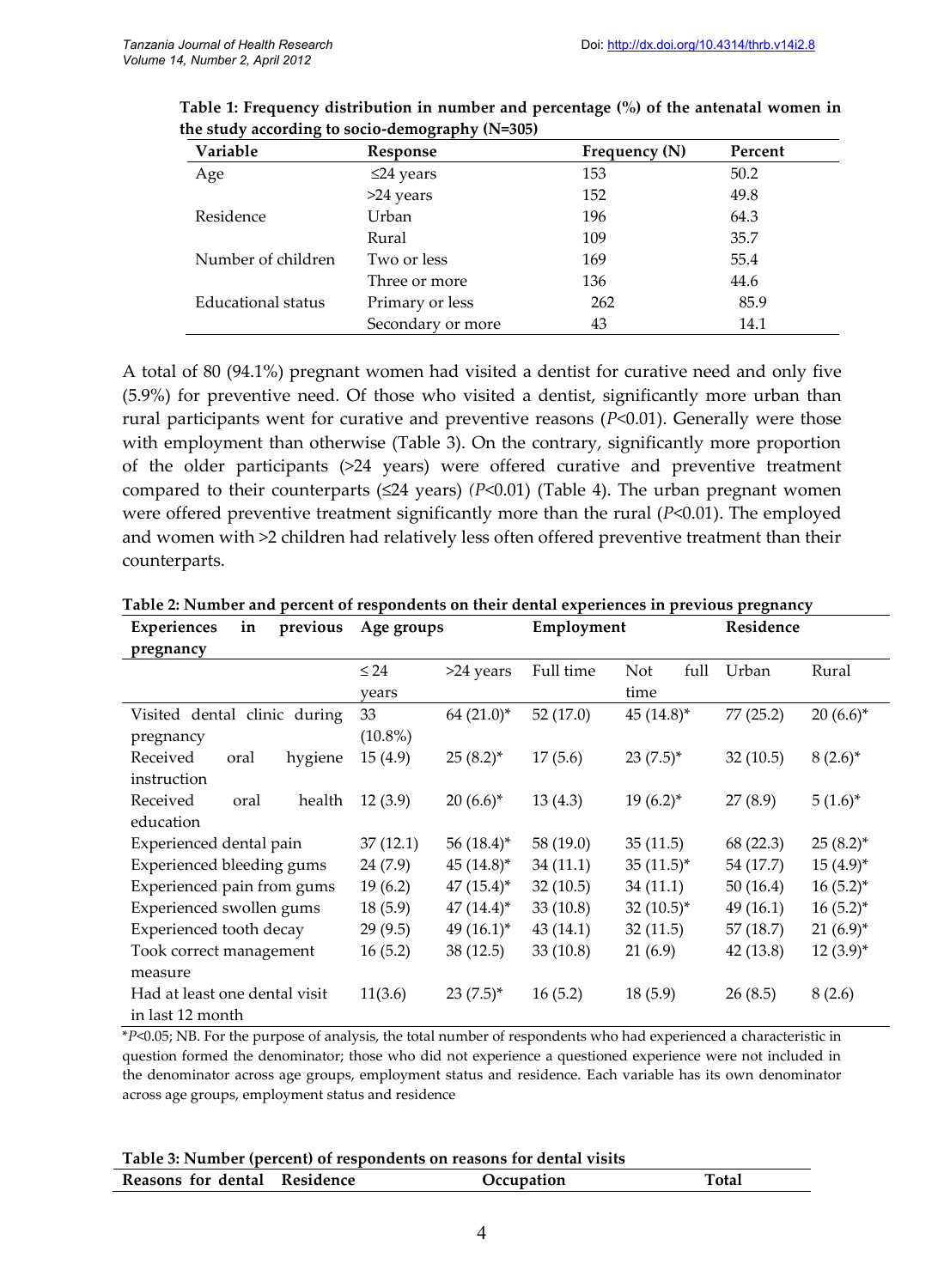| visit      |           |           |          |            |              |
|------------|-----------|-----------|----------|------------|--------------|
|            | Urban     | Rural     | Employed | Unemployed |              |
| Curative   | 62(72.9)  | 18(21.2)  | 42(49.4) | 38 (44.7)  | $80(94.1)^*$ |
| Preventive | 4 (4.7)   | 1(1.2)    | 4 (4.7)  | 1(1.2)     | 5(5.9)       |
| Total      | 66 (77.6) | 19 (22.4) | 46(54.1) | 39(45.9)   | 85 (100)     |

\**P*<0.05; Curative reasons were defined to include toothache and bleeding gums; whereas preventive reasons included check up and treatment follow up.

#### **Table 4: Number and percent (%) of participants who reported the type of treatment offered**

| Variable     | Response   | Curative |      |                | Preventive |     | Total   |  |
|--------------|------------|----------|------|----------------|------------|-----|---------|--|
|              |            | No.      | $\%$ | No.            | %          | No. | $\%$    |  |
| Age (years)  | $\leq$ 24  | 25       | 30.5 | 4              | 4.9        | 29  | $35.4*$ |  |
|              | >24        | 40       | 48.8 | 13             | 15.9       | 53  | $64.6*$ |  |
| Residence    | Urban      | 49       | 59.8 | 15             | 18.3       | 64  | $78.0*$ |  |
|              | Rural      | 16       | 19.5 | $\overline{2}$ | 2.4        | 18  | 22.0    |  |
| Occupation   | Unemployed | 29       | 35.4 | 10             | 12.2       | 39  | 47.6    |  |
|              | Employed   | 36       | 43.9 | 7              | 8.5        | 43  | 52.4    |  |
| No. children | $\leq$ 2   | 31       | 37.8 | 9              | 11.0       | 40  | 48.8    |  |
|              | $\geq$ 2   | 34       | 41.5 | 8              | 9.8        | 42  | 51.2    |  |
| Total        | No         | 65       | 79.3 | 17             | 20.7       | 82  | 100     |  |

\**P*<0.05; Curative treatment type was defined to include tooth filling, extraction and medications; whereas preventive treatment included oral hygiene instruction only.

#### **Discussion**

The fact that multi-parity and the married women had significantly more oral health related problems could in part or completely signify the paucity of access to oral health professional hands among pregnant women as part of prenatal care. It also suggests inadequacy of active involvement of the partners and family members who would prioritize and participate on reproductive health issues in prenatal care in terms of readiness to bear some cost (Orenuga & Sofola, 2005; Marchi *et al.* 2007; Detman *et al*. 2010; Lee *et al*., 2010; Keirse & Plutzer, 2010; Lin *et al.* 2011). However, despite of distant cultural and economic differences from the developed countries, the current study suggest a homogenous pattern of oral health arena in pregnant women during pregnancy. A quarter of the pregnant women in this study had oral hard and soft tissue problems but only a third of pregnant women consulted a dentist (Dinas *et al.* 2007; Resler-Maerlender *et al.* 2008; Marchi *et al.* 2010; Keirse & Plutzer, 2010; Boggess *et al.* 2010). In this study, having multiple children significantly determined the frequency of visits to a dental clinic.

Although a substantial proportion (30.5%) of the pregnant women experienced dental problems, only 17.7% took correct measures of consulting a dentist, significantly driven by having less education than otherwise. This is consistent with findings in studies carried out elsewhere (Dinas *et al.* 2007; Hullah *et al.* 2008). This suggest possibility for the more educated pregnant women to have alternatively better options probably due to better economic status and sharper quality concern on the anticipated dental service available (Al Habashneh *et al.* 2005).

The most frequently offered dental treatment to 27.9% of the pregnant women who had visited a dentist was curative among less than a quarter. This study significantly shows that the pregnant women who received preventive dental care were from urban than rural. Most of those with formal employment received curative treatment. On the contrary, a large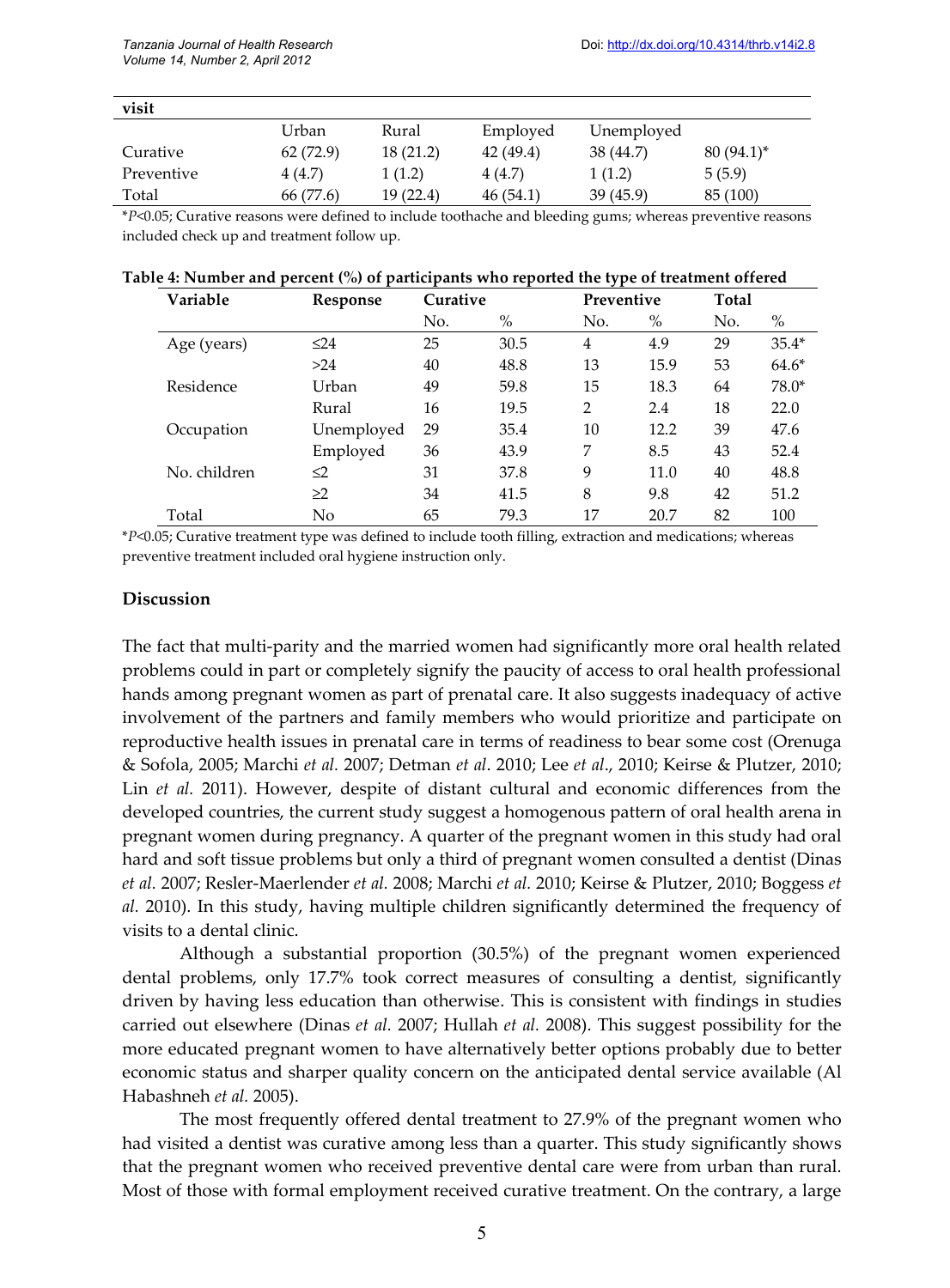proportion of the pregnant women did not seek for professional dental consultation at all**.** According to Sarita & Tuominen (1993), people vices than otherwise live far from the oral health care services are not likely to be good users of oral health care service, instead they depend on home remedies and traditional healers in early forms of the problems**.** It seems the perceived oral health needs on the part of the patients are not necessarily the normative needs on the part of the professionals, probably because professionals have scientific guidelines of management that might not necessarily be accepted by patients.

Contrary to the findings by Keirse & Plutzer (2010), the current study has shown in many explored aspects, that significantly more of the pregnant women who were older (>24 years), informal income, from urban than rural, reported that they had experienced dental pain and decay during pregnancy; had signs of gingivitis during pregnancy (painful, swollen, and bleeding gums); recalled having received oral health education and oral hygiene instruction by a dentist; took correct measures of consulting a dentist; and visited a dentist at least once in the past 12 months (Keise & Plutzer, 2010).

Other studies have shown that some women were not aware of the existence of free dental prenatal services even among the multi-gravid women (Manger & Arrindel 1996; Huller *et al.,* 2005). This was driven by the women's ignorance about oral health status in which oral health related problems were considered normal to a pregnant woman (Keirse & Plutzer, 2010); and the wrong perception over dental treatment during pregnancy in which pregnant women perceive likely to encounter consequential harm to themselves or their foetuses. These factors jeopardize prenatal health of pregnant women as seen in other studies (Murphey & Fowles, 2010).

According to Orenuga & Sofola (2005) in Nigeria, only about one third of the pregnant women reported having received oral care information from a dentist. On the other hand, Detman *et al*. (2010) in Florida USA reported that most pregnant women did not obtain dental care and did not recall to have received any dental information during prenatal visits. The current study has shown only 10.5% and 13.1% of the pregnant women recalled to have received OHE and OHI from a dentist respectively when pregnant.

Well planned prenatal dental care services in the form of routine screening for early detection and management of dental problems during pregnancy along with logical oral health education and oral hygiene instructions are frequently advocated (Al Habashneh *et al.* 2005; Mills & Moses, 2002;). These forms of remedies have been proved efficient and safe to any pregnant woman and are worth understanding by the public and health professionals alike (Mills & Moses, 2002; Resler-Maerlender *et al.* 2005; Dinas *et al*. 2007).

In conclusion, pregnant women experiences substantial oral health problems for which they do not often utilize dentists for consultation and management during pregnancy. Oral health professionals should therefore, strengthen the routine oral health screening, needful treatment on top of vertical oral health education and oral hygiene instruction with emphasizes that influence active participation of family members and other health workers as part of basic prenatal care.

## **References**

Al Habashnesh, R., Guthmiller, J.M., Levy, S., Johnson, G.K., Squier, C., Dawson, D.V. & Fang, Q. (2005) Factors related to utilization of dental services during pregnancy. Journal of *Clinical Periodontology* 32, 815-21.